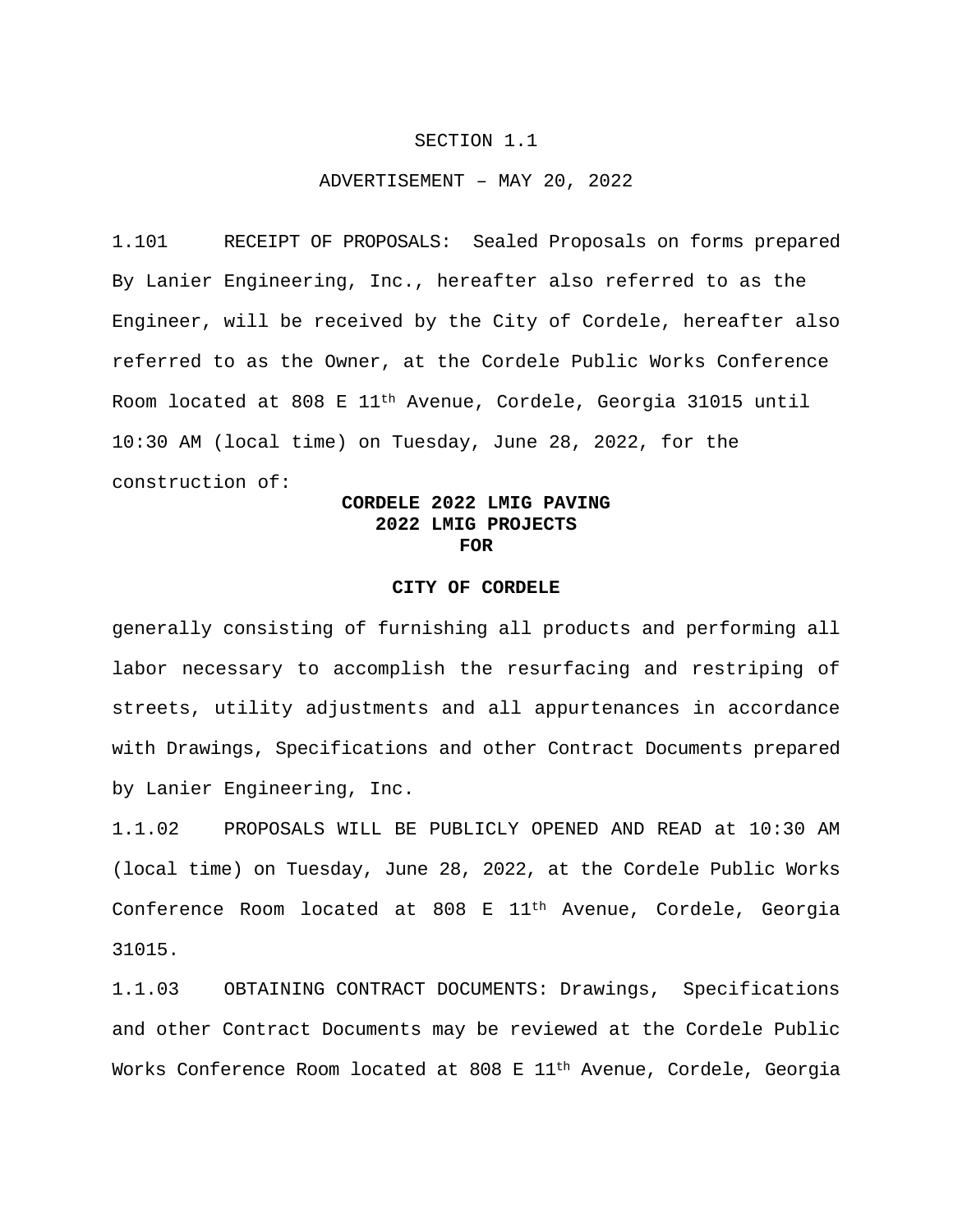31015. Contract Documents are available electronically (as portable document format (PDF) files) and can be obtained upon email request (bpollock@lanier-engineering.com) or written application at the office of Lanier Engineering, Inc., (Issuing Office) located at 1504 Third Avenue, Albany, Ga. 31707 upon the check or cash payment of \$150.00 per set, shipping charges collect. Payment is nonrefundable. Upon Issuing Office's receipt of payment, Contract Documents will be sent via email or other means of electronic file distribution. Neither Owner nor Engineer will be responsible for full or partial sets of Bidding Documents, including Addenda if any, obtained from sources other than the Issuing Office. *Bids will not be accepted from prospective bidders not on record with the Issuing Office as having purchased and received a complete set of Bidding Documents.*

1.1.04 PROPOSAL GUARANTY: A bid bond shall be required in the amount of 5% of the total bid amount.

1.1.05 BONDS REQUIRED: A Contract Performance Bond and a Materials and Payment Bond will be required of the successful bidder.

1.1.06 NO PROPOSALS WITHDRAWN: No submitted proposal may be withdrawn for a period of sixty (60) days after the closing time scheduled for the receipt of bids.

1.1.07 OWNERS RIGHTS RESERVED: The City of Cordele reserves the right to reject any or all Proposals and to waive any formality or technicality and to award the Proposal as may be in the best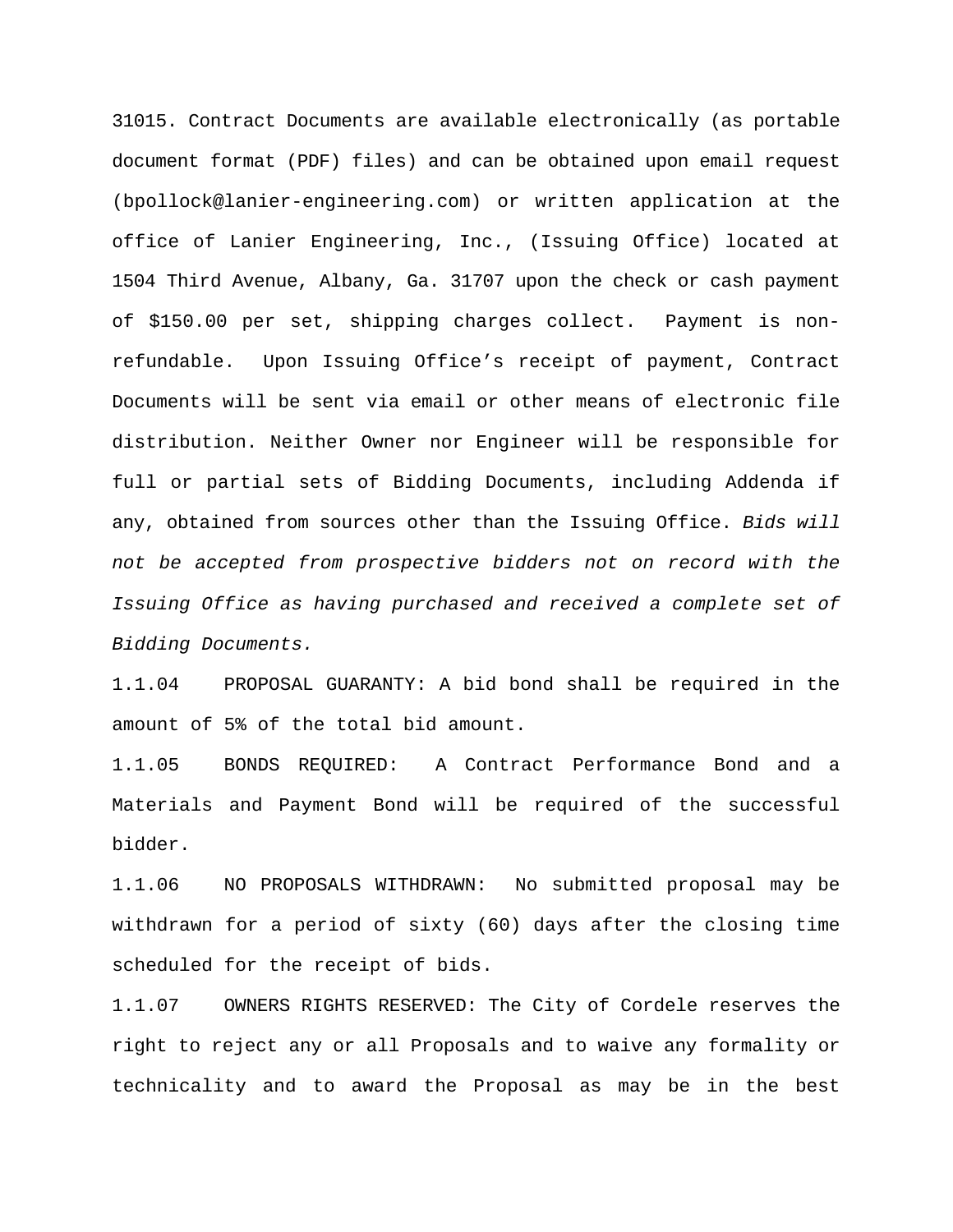interest of the Owner, or readvertise for bids. The Owner may issue change orders altering the original scope of work to address changes or unforeseen conditions necessary for the project completion.

1.1.08 GUARANTY: The Contractor shall warrant all materials and labor for one year after the date of final acceptance by the Owner and the Engineer.

1.1.09 FUNDING: The project will be funded through the GDOT Local Maintenance & Improvement Grant (LMIG) in conjunction with local funds. All Federal Labor Standards shall apply.

1.1.10 PERMITS: All anticipated permits have been obtained by the Owner for construction associated with this project.

1.1.11 Land/Easement Acquisition: All anticipated rights-of-way and easements have been obtained by the Owner for construction associated with this project.

1.1.12 BID SUBMITTALS: Reference Section 1.2 "Information for Bidders" for bid submittal requirements.

1.1.13 PROJECT COMPLETION: All work on the project must be completed within 120 consecutive calendar days from the date of the Notice to Proceed with Construction.

1.1.14 STANDARD SPECIFICATIONS: The GDOT Standard Specifications Construction of Transportation Systems, 2013 Edition, GDOT Supplemental Specifications Book, 2016 Edition, and applicable Special Provisions and Supplemental Specifications apply to this contract.